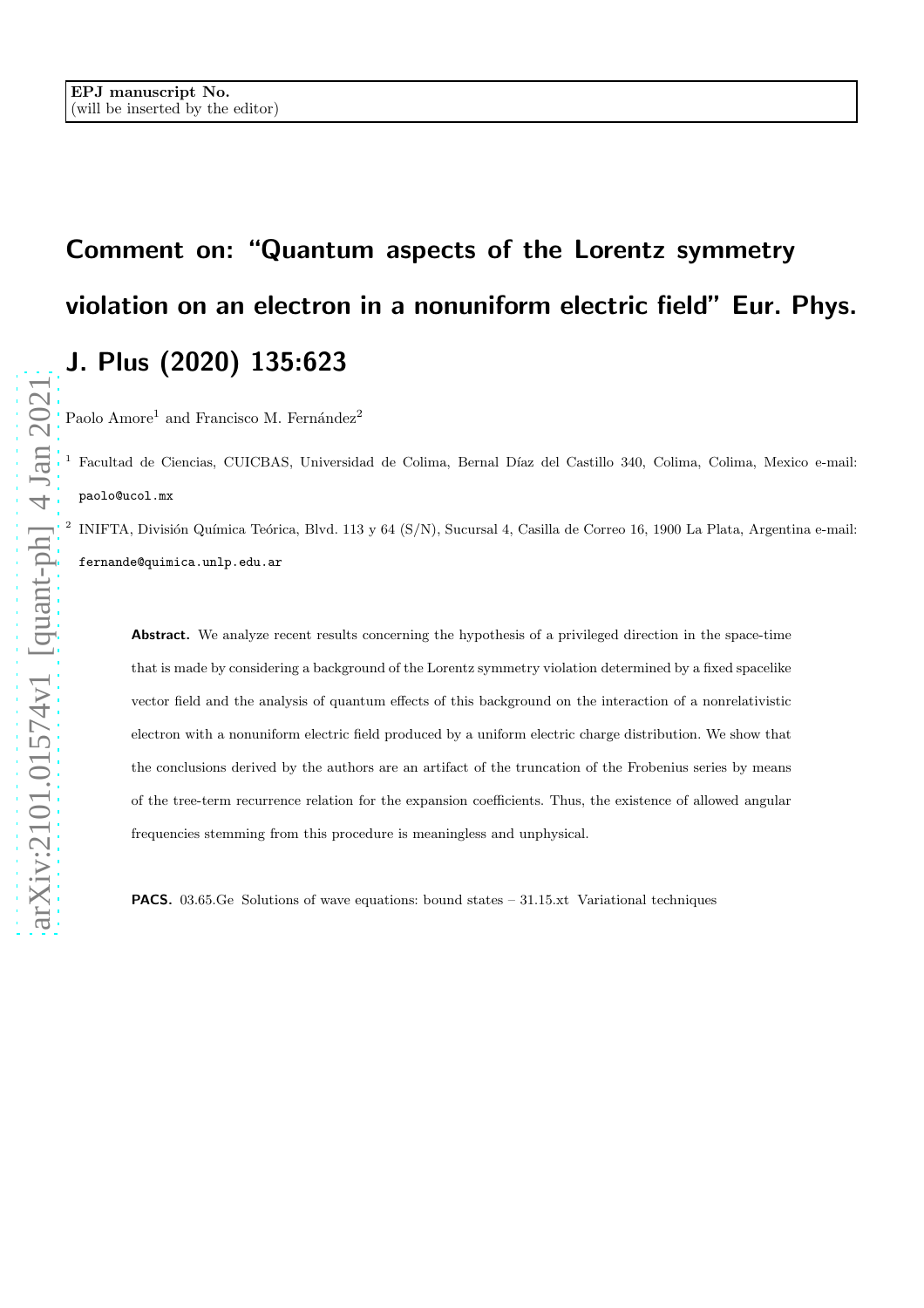In a recent paper Oliveira et al [\[1\]](#page-5-0) consider the hypothesis of a privileged direction in the space-time. To this end they take into account a background of the Lorentz symmetry violation determined by a fixed spacelike vector field and analyze quantum effects of this background on the interaction of a nonrelativistic electron with a nonuniform electric field produced by a uniform electric charge distribution. Thus, they derive a Schrödinger equation that is separable in cylindrical coordinates. The resulting radial eigenvalue equation, which exhibits Coulomb plus harmonic interactions, is treated by means of the Frobenius method. Since the expansion coefficients satisfy a three-term recurrence relation the authors can force a truncation of the power series to obtain polynomial solutions and exact eigenvalues. From such results the authors predict the existence of allowed angular frequencies. In what follows we discuss the effect of the truncation of the Frobenius series on the physical conclusions drawn by the authors.

The starting point of present discussion is the eigenvalue equation for the dimensionless radial function

<span id="page-1-0"></span>
$$
u''(x) + \frac{1}{x}u'(x) - \frac{\nu^2}{x^2}u(x) - \delta x u(x) - x^2 u(x) + W u(x) = 0,
$$
  
\n
$$
W = \frac{2\tau}{m\omega}, \ \tau = 2m\mathcal{E} - k^2, \ \omega = \sqrt{\frac{2|q|\rho}{m}}, \ \nu = l + \frac{1}{2}(1 - s),
$$
  
\n
$$
\delta = \frac{gb\sqrt{2m\omega}}{|q|},
$$
\n(1)

where  $l = 0, \pm 1, \pm 2, \ldots$  is the rotational quantum number,  $s = \pm 1$ , m the mass of the particle,  $q = -|q|$  an electric charge,  $b > 0$  the magnitude of a fixed spaced-like vector field,  $\rho > 0$  is related to the uniform electric charge distribution and E the energy. The constant  $-\infty < k < \infty$  comes from the fact that the motion is unbounded along the z axis; therefore the spectrum is continuous an bounded from below  $\mathcal{E} \geq \frac{\tau}{2m}$ . The authors simply set  $\hbar = 1, c = 1$  though there are well known procedures for obtaining suitable dimensionless equations in a clearer and more rigorous way [\[2\]](#page-5-1). In what follows we focus on the discrete values of  $W$  that one obtains from the bound-state solutions of equation  $(1)$ that satisfy

<span id="page-1-2"></span>
$$
\int_0^\infty |u(x)|^2 \, x \, dx < \infty. \tag{2}
$$

Notice that we have bound states for all  $-\infty < \delta < \infty$  and that the eigenvalues W satisfy

<span id="page-1-3"></span>
$$
\frac{\partial W}{\partial \delta} = \langle x \rangle > 0,\tag{3}
$$

according to the Hellmann-Feynman theorem [\[3\]](#page-5-2).

The eigenvalue equation [\(1\)](#page-1-0) is an example of conditionally solvable (or quasi-exactly solvable) problems that have been widely studied by several authors and exhibit a hidden algebraic structure (see [\[4\]](#page-5-3) and references therein).

In order to solve the eigenvalue equation [\(1\)](#page-1-0) the authors propose the ansatz

<span id="page-1-1"></span>
$$
u(x) = x^{\gamma} \exp\left(-\frac{\delta}{2}x - \frac{x^2}{2}\right) f(x), \ f(x) = \sum_{j=0}^{\infty} a_j x^j, \ \gamma = |\nu|,
$$
 (4)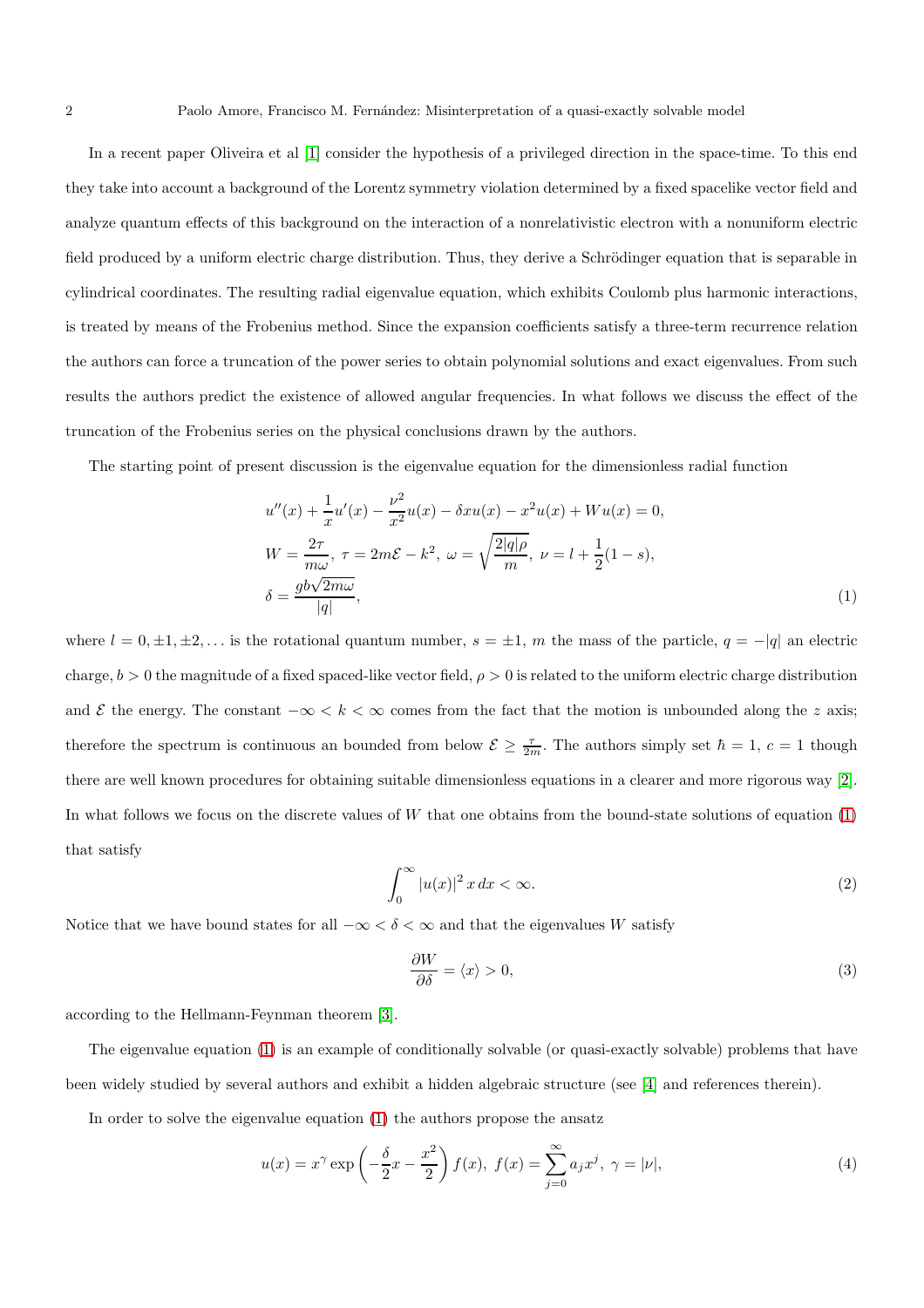and derive the three-term recurrence relation

$$
a_{j+2} = \frac{\delta (2j + 2\gamma + 3)}{2 (j + 2) [j + 2(\gamma + 1)]} a_{j+1} + \frac{2j - \Theta}{(j + 2) [j + 2(\gamma + 1)]} a_j,
$$
  
\n
$$
\Theta = W - 2(\gamma + 1) + \frac{\delta^2}{4}, \ j = -1, 0, \dots, \ a_{-1} = 0, \ a_0 = 1.
$$
\n(5)

If the truncation condition  $a_{n+1} = a_{n+2} = 0$  has physically acceptable solutions then one obtains exact eigenvalues and eigenfunctions. The reason is that  $a_j = 0$  for all  $j > n$  and the factor  $f(x)$  in equation [\(4\)](#page-1-1) reduces to a polynomial of degree n. This truncation condition is equivalent to  $\Theta = 2n$  and  $a_{n+1} = 0$ . The latter equation is a polynomial function of  $\delta$  of degree  $n+1$  and it can be proved that all the roots  $\delta_{\gamma}^{(n,i)}$ ,  $i=1,2,\ldots,n+1$ , are real [\[5,](#page-5-4)6]. If  $V(\delta, x) = \delta x + x^2$  denotes the parameter-dependent potential for the model discussed here, then it is clear that the truncation condition produces eigenvalues  $W^{(n,i)}_{\gamma} = 2(n+\gamma+1)-\frac{\left[\delta^{(n,i)}_{\gamma}\right]^2}{4}$  $\frac{1}{4}$  for  $n+1$  different potential-energy functions  $V^{(n,i)}_{\gamma}(x) = V(\delta^{(n,i)}_{\gamma},x)$ . It is worth noticing that the truncation condition only yields some particular eigenvalues and eigenfunctions because not all the solutions  $u(x)$  satisfying equation [\(2\)](#page-1-2) have polynomial factors  $f(x)$ . From now on we will refer to them as follows

$$
u_{\gamma}^{(n,i)}(x) = x^{\gamma} f_{\gamma}^{(n,i)}(y) \exp\left(-\frac{\delta}{2}x - \frac{x^2}{2}\right), \ f_{\gamma}^{(n,i)}(x) = \sum_{j=0}^{n} a_{j,\gamma}^{(n,i)} x^j.
$$
 (6)

Let us discuss the first cases as illustrative examples. When  $n=0$  we have  $\delta_{\gamma}^{(0)}=0$  and the eigenfunction  $u_{\gamma}^{(0)}(x)$ has no nodes. We may consider this case trivial because the problem reduces to the exactly solvable harmonic oscillator. Probably for this reason it was not explicitly taken into account by Oliveira et al [\[1\]](#page-5-0).

When  $n = 1$  there are two roots

$$
\delta_{\gamma}^{(1,1)} = \frac{2\sqrt{2}}{\sqrt{2\gamma + 3}}, \ \delta_{\gamma}^{(1,2)} = -\frac{2\sqrt{2}}{\sqrt{2\gamma + 3}}, \tag{7}
$$

with the corresponding coefficients

$$
a_{1,\gamma}^{(1,1)} = \frac{\sqrt{2}}{\sqrt{2\gamma + 3}}, \ a_{1,\gamma}^{(1,2)} - \frac{\sqrt{2}}{\sqrt{2\gamma + 3}}, \tag{8}
$$

respectively. We appreciate that the eigenfunction  $u_{\gamma}^{(1,1)}(x)$  is nodeless and  $u_{\gamma}^{(1,2)}(x)$  has one node.

For  $n = 2$  the results are

$$
\delta_{\gamma}^{(2,1)} = 4\sqrt{\frac{4\gamma + 7}{(2\gamma + 3)(2\gamma + 5)}}, \ a_{1,\gamma}^{(2,1)} = 2\sqrt{\frac{4\gamma + 7}{(2\gamma + 3)(2\gamma + 5)}},
$$
\n
$$
a_{2,\gamma}^{(2,1)} = \frac{2}{2\gamma + 5},
$$
\n
$$
\delta_{\gamma}^{(2,2)} = 0, \ a_{1,\gamma}^{(2,2)} = 0, \ a_{2,\gamma}^{(2,2)} = -\frac{1}{1+\gamma},
$$
\n
$$
\delta_{\gamma}^{(2,3)} = -4\sqrt{\frac{4\gamma + 7}{(2\gamma + 3)(2\gamma + 5)}}, \ a_{1,\gamma}^{(2,3)} = -2\sqrt{\frac{4\gamma + 7}{(2\gamma + 3)(2\gamma + 5)}},
$$
\n
$$
a_{2,\gamma}^{(2,3)} = \frac{2}{2\gamma + 5}.
$$
\n(9)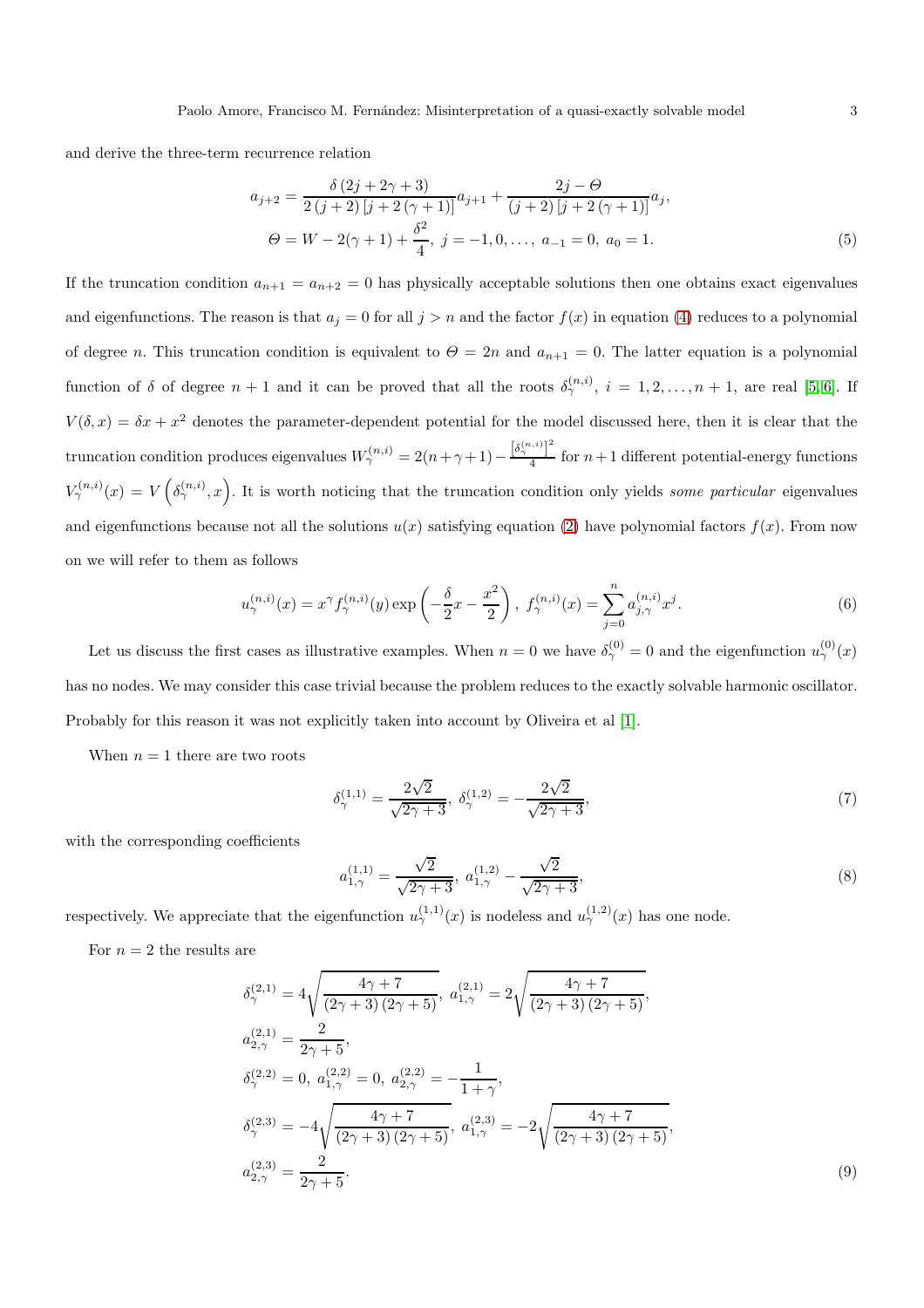In this case  $u_{\gamma}^{(2,1)}(x), u_{\gamma}^{(2,2)}(x)$  and  $u_{\gamma}^{(2,3)}(x)$  have zero, one and two nodes, respectively, in the interval  $0 < x < \infty$ . It is convenient to arrange the roots of  $a_{n+1} = 0$  as  $\delta_{\gamma}^{(n,i)} > \delta_{\gamma}^{(n,i+1)}$  so that  $u_{\gamma}^{(n,i)}(x)$  has  $i-1$  nodes in  $0 < x < \infty$ .

From the roots of  $a_2 = 0$  the authors derive the frequency

<span id="page-3-0"></span>
$$
\omega_{1,l} = \frac{4q^2}{m (bg)^2 (2|\nu| + 3)},\tag{10}
$$

and state that "Hence, Eq. (26) (present equation [\(10\)](#page-3-0)) corresponds to the allowed values of the parameter  $\omega$  that yield a polynomial of first degree to the function  $f(x)$ . These are the allowed values of  $\omega$  with respect to the radial mode  $n = 1$ . For this reason, we have labelled  $\omega = \omega_{1,l}$ . For other radial modes  $(n = 2, 3, 4, \ldots)$ , other expressions can be obtained. Therefore, from Eq. (26), we observe that there is a discrete set of values of the parameter  $\omega$  that permit us to construct a polynomial of first degree to  $f(x)$ ." They also show an analytical expression for  $\omega_{2,l}$  and for the energies  $\mathcal{E}_{1,l,k}$  and  $\mathcal{E}_{2,l,k}$  and state that "The allowed energies (28) show us that the effects of the violation of the Lorentz symmetry modify the spectrum of energy for an electron that interacts with the nonuniform electric field. In this case, the effects of Lorentz symmetry violation determine the possible values of the angular frequency (26) associated with the radial mode  $n = 1$ , i.e. the values of  $\omega$  that allow us to obtain a polynomial of degree  $n = 1$  to the function  $f(x)$ ." In what follows we will show that these statements are nonsensical and have no physical significance because they are a product of the wrong belief that the only bound states are those given by the truncation condition.

In the general case one would obtain (in present, more general, notation) something like

$$
\omega_{\gamma}^{(n,i)} = \frac{\left[\delta_{\gamma}^{(n,i)}\right]^2 q^2}{2m \left(bg\right)^2}, \ i = 1, 2, \dots, n+1,\tag{11}
$$

and (also in present notation)

$$
\mathcal{E}_{\gamma}^{(n,i)} = \frac{\omega_{\gamma}^{(n,i)}(n+\gamma+1)}{2} - \frac{m(bg)^2}{8q^2} \left[\omega_{\gamma}^{(n,i)}\right]^2 + \frac{k^2}{2m}.\tag{12}
$$

If we omit the solutions  $\delta = 0$  that appear for n even then we have  $(n - 1)/2$  different energies for n odd and  $n/2$ for n even. Such a multiplicity of solutions was not taken into account by Oliveira et al [\[1\]](#page-5-0). However, this fact is of no importance because the dependence of  $\omega$  on the node number n and on the quantum numbers is an artifact of the truncation condition that has no physical significance. All these results are meaningless because  $\mathcal{E}_{\gamma}^{(n,i)}$  are eigenvalues of the set of models  $V^{(n,i)}_{\gamma}(x)$ ,  $i = 1, 2, ..., n+1$  while  $\mathcal{E}^{(n',i')}_{\gamma'}$  are eigenvalues of completely different models  $V^{(n',i')}_{\gamma'}(x)$ ,  $i' = 1, 2, \ldots, n' + 1$ . In other words, what the authors exhibit as the spectrum of a given quantum-mechanical system are, in fact, some particular eigenvalues of several different models. In what follows we show how to obtain the true energies of the quantum-mechanical model reduced to the eigenvalue equation [\(1\)](#page-1-0).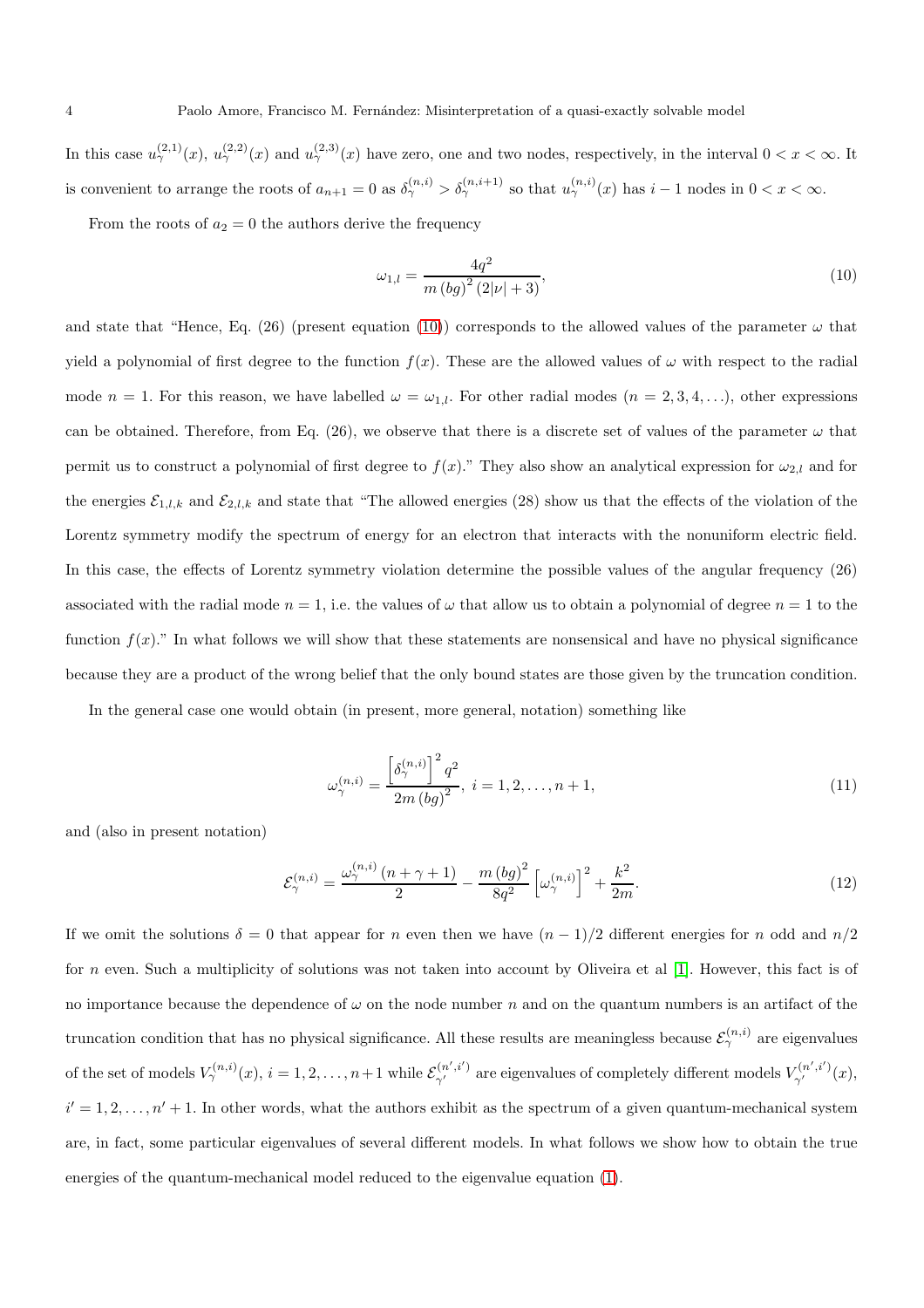Given the model parameters m, q, g, b,  $\omega$  and  $\rho$  we obtain a value of  $\delta$  and solve equation [\(1\)](#page-1-0) for those functions  $u(x)$  that satisfy the bound-state condition [\(2\)](#page-1-2). In this way we obtain the allowed eigenvalues  $W_{j,\gamma}, j = 0,1,...,$  $W_{j,\gamma}$  <  $W_{j+1,\gamma}$  and the true allowed model energies

$$
\mathcal{E}_{j,\gamma,k} = \frac{W_{j,\gamma}}{4}\omega + \frac{k^2}{2m}.\tag{13}
$$

Notice that there are eigenvalues and eigenfunctions for any value of  $\omega$  so that this frequency is by no means discrete. In order to illustrate this point we apply the Rayleigh-Ritz variational method with the non-orthogonal basis set  $\oint \phi_j(x) = x^{\gamma + j} \exp \left(-\frac{x^2}{2}\right)$  $\left(\frac{e^2}{2}\right)$ ,  $j = 0, 1, \ldots$ . As a first example, we arbitrarily choose  $\delta = \delta_0^{(1,1)} = \frac{2\sqrt{6}}{3}$ ; the first eigenvalues are:  $W_{0,0} = W_0^{(1)} = \frac{10}{3}$ ,  $W_{1,0} = 8.417789723$ ,  $W_{2,0} = 13.16139523$ ,  $W_{3,0} = 17.76476931$ ,  $W_{4,0} = 22.28609551$ . Notice that the truncation condition only yields the ground state and misses all the other eigenvalues. The second example is  $\delta = \delta_0^{(1,2)} = -\frac{2\sqrt{6}}{3}$  and in this case we have  $W_{0,0} = 0.3822700980$ ,  $W_{1,0} = W_0^{(1)} = \frac{10}{3}$ ,  $W_{2,0} = 6.589162760$ ,  $W_{3,0} = 9.984807649, W_{4,0} = 13.46286362.$  Clearly, in this case the truncation condition yields the first excited state and misses all the other eigenvalues. In this two examples we have chosen values of  $\delta$  that are given by the truncation condition. If we choose  $\delta = 1$ , which is not a root of  $a_{n+1} = 0$  for any value of n, we have  $W_{0,0} = 2.840687067$ ,  $W_{1,0} = 7.506478794, W_{2,0} = 11.96275335, W_{3,0} = 16.33275291, W_{4,0} = 20.65232861.$  None of these eigenvalues can be derived from the truncation condition. We appreciate that these results satisfy the Hellmann-Feynman theorem [\(3\)](#page-1-3) because  $W_{\nu,0}\left(\delta_0^{(1,2)}\right) < W_{\nu,0}\left(1\right) < W_{\nu,0}\left(\delta_0^{(1,2)}\right)$ , where  $\delta_0^{(1,2)} < 1 < \delta_0^{(1,1)}$ . We also realize that  $\omega$  is not quantized and that there are bound states for any given value of this parameter.

Figure [1](#page-5-6) shows several eigenvalues  $W_0^{(n,i)}$  and  $W_1^{(n,i)}$  given by the truncation condition (blue points) as well as the eigenvalues  $W_{j,0}$  and  $W_{j,1}$  obtained by means of the variational method (red lines). The continuous lines show that there are eigenvalues for any value of  $\delta$  and, consequently, for any value of  $\omega$ . The occurrence of discrete values of the angular frequency is an artifact of the truncation procedure that only yields some particular solutions to the eigenvalue equation [\(1\)](#page-1-0) (red points). A question arises as to the meaning of the roots  $W_{\gamma}^{(n,i)}$  stemming from the truncation condition. Taking into account the nodes of the solutions and the Hellmann-Feynman theorem we conclude that a pair  $(\delta^{(n,i)}_\gamma, W^{(n,i)}_\gamma)$  is a point on the curve  $W_{i-1,\gamma}(\delta)$  in complete agreement to what is shown in figure [1.](#page-5-6)

Summarizing: all the physical conclusions derived by Oliveira et al [\[1\]](#page-5-0) regarding the effects of Lorentz symmetry violation that determine the possible values of the angular frequency are obviously wrong and a mere artifact of the truncation method used to obtain some particular solutions to a conditionally solvable quantum-mechanical model (see, for example, [\[5,](#page-5-4) [6\]](#page-5-5) and references therein).